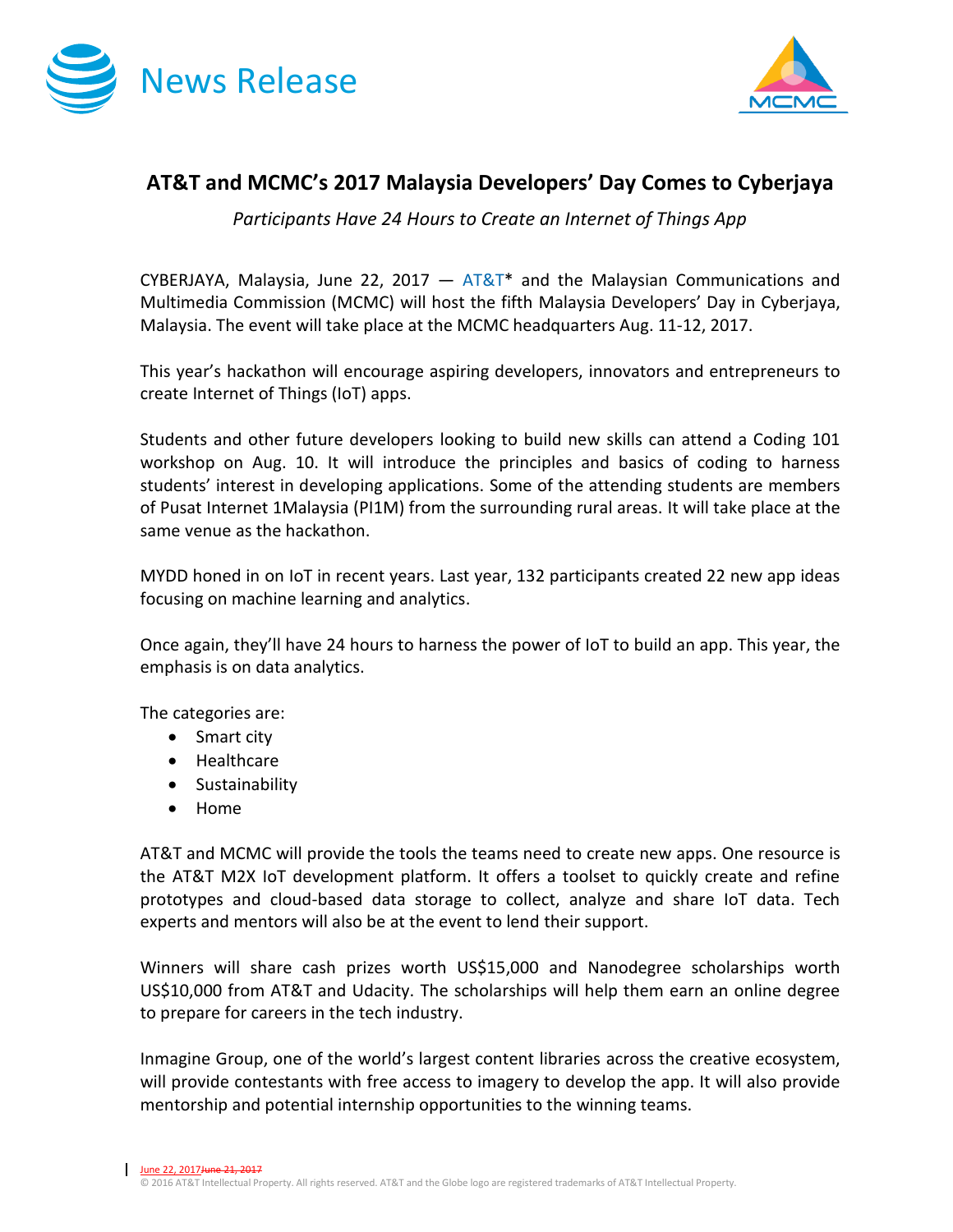

Event recap:

- **When:** 2 p.m. MYT, Aug. 11, 2017, to 6 p.m. MYT, Aug. 12, 2017.
- **Prizes:**
	- Grand Prize US\$10,000
	- Second Prize US\$3,000
	- Third Prize US\$2,000
- **Register:** [eventbrite.com/e/att-mcmc-2017-malaysia-developers-day-tickets-](https://www.eventbrite.com/e/att-mcmc-2017-malaysia-developers-day-tickets-34318474481)[34318474481](https://www.eventbrite.com/e/att-mcmc-2017-malaysia-developers-day-tickets-34318474481)

Follow the conversation on Twitter with #ATThack and #M2X.

\*AT&T products and services are provided or offered by subsidiaries and affiliates of AT&T Inc. under the AT&T brand and not by AT&T Inc.

## **About AT&T**

AT&T Inc. [\(NYSE:T\)](http://www.att.com/gen/landing-pages?pid=5718) helps millions around the globe connect with leading entertainment, business, mobile and high speed internet services. We offer the nation's best data network\* and the best global coverage of any U.S. wireless provider.\*\* We're one of the world's largest providers of pay TV. We have TV customers in the U.S. and 11 Latin American countries. Nearly 3.5 million companies, from small to large businesses around the globe, turn to AT&T for our highly secure smart solutions.

Additional information about AT&T products and services is available a[t about.att.com.](http://about.att.com/category/all_news.html) Follow our news on Twitter at @ATT, on Facebook at [facebook.com/att](http://www.facebook.com/att) and YouTube at [youtube.com/att.](http://www.youtube.com/att)

© 2017 AT&T Intellectual Property. All rights reserved. AT&T, the Globe logo and other marks are trademarks and service marks of AT&T Intellectual Property and/or AT&T affiliated companies. All other marks contained herein are the property of their respective owners.

\* Claim based on the Nielsen Certified Data Network Score. Score includes data reported by wireless consumers in the Nielsen Mobile Insights survey, network measurements from Nielsen Mobile Performance and Nielsen Drive Test Benchmarks for Q4 2016 + Q1 2017 across 121 markets.

\*\*Global coverage claim based on offering discounted voice and data roaming; LTE roaming; and voice roaming in more countries than any other U.S. based carrier. International service required. Coverage not available in all areas. Coverage may vary per country and be limited/restricted in some countries.

## **For more information, contact:**

Greg Brutus AT&T Corporate Communications Phone: +852 2506 5046 Email: greg.brutus@ap.att.com

Suraya Za'afar